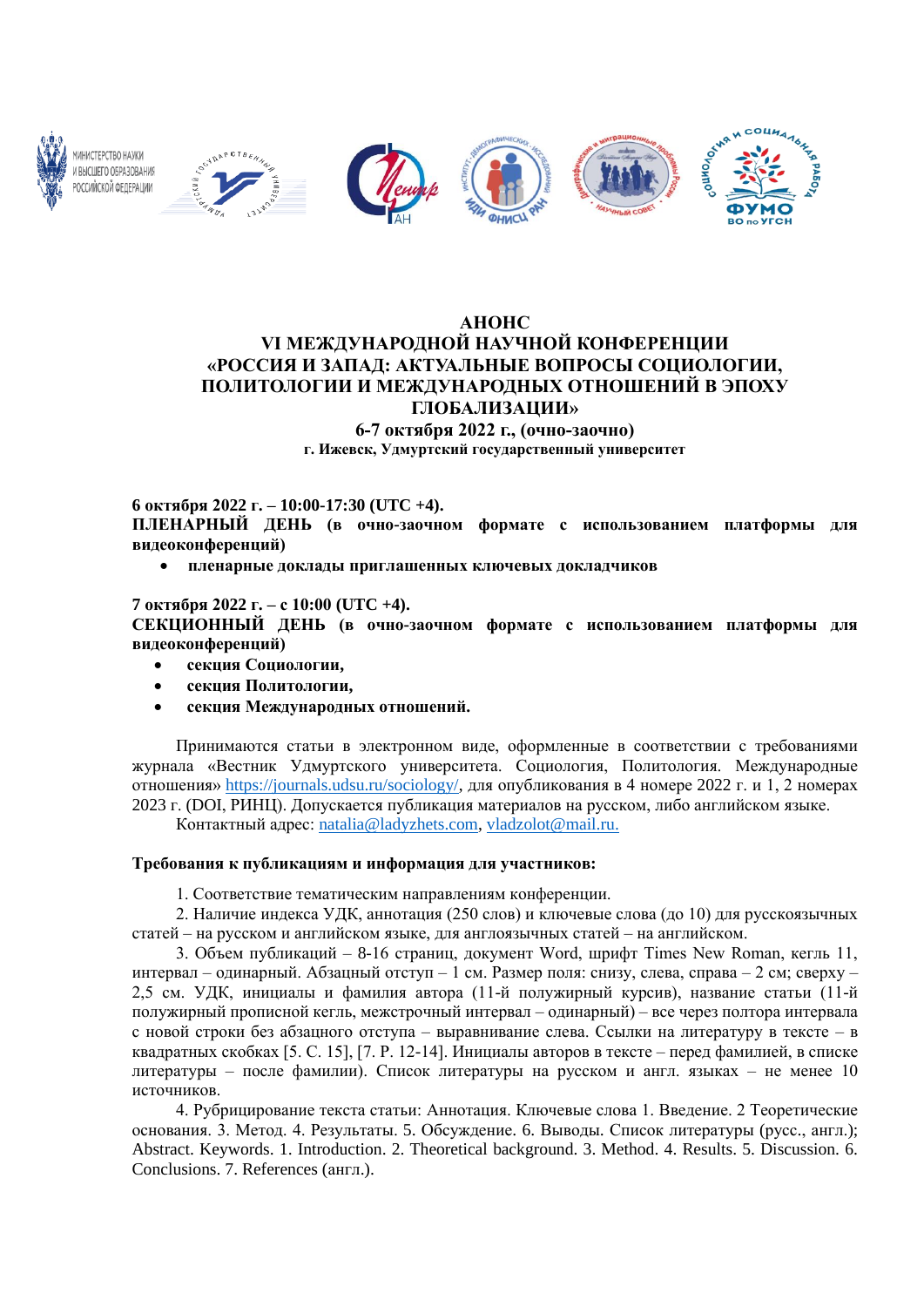5. Сведения об авторе: Фамилия, имя, отчество. Ученая степень. Место работы (полностью), должность, почтовый адрес организации. Личный адрес электронной почты. Для русскоязычных статей – на русском и английском, для англоязычных – на английском.

6. Ограничение для авторов: статьи магистров принимаются только в соавторстве с научными руководителями.

7. В отдельном файле *Заявки* на участие в одной из трех секций конференции (1. Социология. 2. Политология, 3. Международные отношения) указать: ФИО (полностью), ученая степень, место работы (полностью), должность, название секции, форма участия (очная/заочная), название выступления, почтовый адрес, номер сотового телефон, адрес электронной почты, необходимость отправки приглашения.

8. Время выступления на пленарном заседании – до 20 мин; на секциях – 10 мин. Видеопрезентации приветствуются.

9. Срок подачи заявки – до 1 октября, текста доклада – до 4 октября 2022 г. по адресу [natalia@ladyzhets.com,](mailto:natalia@ladyzhets.com) [vladzolot@mail.ru.](mailto:vladzolot@mail.ru) Рассылка Программы пленарного заседания, секций, информации подключения и адреса трансляции – 4 октября. Рассылка электронных сертификатов участникам – 11 октября.

10. Без регистрационного взноса.

Ждем участников на online конференции 6-7 октября 2022 г.

Конференция будет проведена **в очно-заочном формате**, с размещением видеофайлов выступлений на YouTube и публикацией статей в электронной и бумажной версиях журнала «Вестник Удмуртского университета. Социология. Политология. Международные отношения», с индексацией DOI и РИНЦ для каждой публикации.

Орг. комитет конференции.

Dear Colleagues,

we are inviting you to participate in work of our **V International Conference «RUSSIA AND THE WEST: TOPICAL ISSUES OF SOCIOLOGY, POLITICAL SCIENCE AND INTERNATIONAL RELATIONS IN THE ERA OF GLOBALIZATION» as a key speaker (plenary session)**

**\_\_\_\_\_\_\_\_\_\_\_\_\_\_\_\_\_\_\_\_\_\_\_**

which takes place on October 6-7, 2022.

Due to the unfavorable epidemiological situation and restrictions imposed by governments of various countries on the movement of citizens, the Programme Committee of **RUSSIA AND THE WEST: TOPICAL ISSUES OF SOCIOLOGY, POLITICAL SCIENCE AND INTERNATIONAL RELATIONS IN THE ERA OF GLOBALIZATION,** decided to hold the event in a **part-time format** using the Zoom video conferencing platform.

#### **Important Dates:**

Application Submission Due: **1 October 2022** Text (report) Submission Due: **4 October 2022** Conference Dates: **6-7 October 2022**

Please, let us know about your plans asap! See below.

## **ANNOUNCEMENT**

### **OF THE VI INTERNATIONAL SCIENTIFIC CONFERENCE «RUSSIA AND THE WEST: TOPICAL ISSUES OF SOCIOLOGY, POLITICAL SCIENCE AND INTERNATIONAL RELATIONS IN THE ERA OF GLOBALIZATION» October 6-7, 2022 Izhevsk, Udmurt State University**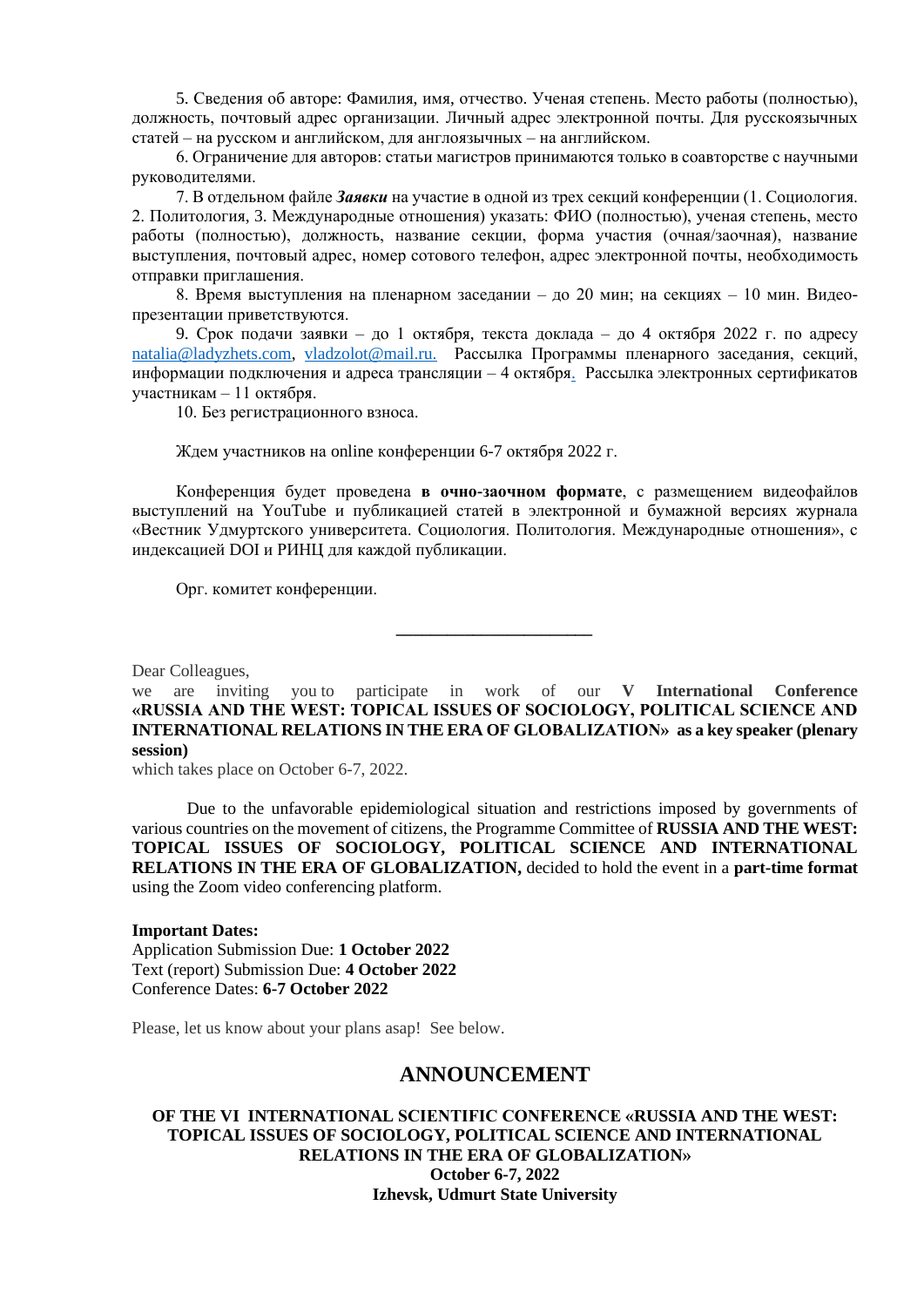**October 6, 2022 – PLENARY DAY (**in a part-time format using the Zoom video conferencing platform). UTC  $+4$ .

**9:30–10:00 am – Registration.** V.I. Zhuravlev Research Library of Udmurt State University. Izhevsk, UdSU, 4B Lomonosova st.

**10:00 am – 17:30 pm – PLENARY SESSION. UTC +4.**

- **Opening address by G.V. Merzlyakova, President of Udmurt State University.**
- **Plenary reports of invited participants.**

**October 7, 2022 – SECTIONAL DAY. Аt 10 am. UTC +4.**

- **Section of SOCIOLOGY.**
- **Section of POLITICAL SCIENCE,**

**• Section of INTERNATIONAL RELATIONS.**

We currently accept articles in electronic format for publication in issue 4 of 2022 and in issues 1 and 2 of 2023. Articles shall be in accordance with the requirements of the journal "Bulletin of the Udmurt University. Sociology, Political Science. International Relations" <https://journals.udsu.ru/sociology/> (DOI, RSCI). We allow distance participation with an option of publishing in Russian or English. Contact e-mail: [natalia@ladyzhets.com,](mailto:natalia@ladyzhets.com) [vladzolot@mail.ru.](mailto:vladzolot@mail.ru)

### **Requirements for publications and information for participants:**

1. Articles shall be dedicated to the topics of the conference.

2. The Universal Decimal Classification (UDC), abstract (250 words) and keywords (up to 10) for Russian-language articles – in Russian and English, for English articles – in English only.

3. The volume of publications is between 8 and 16 pages, Word document, font Times New Roman, size 11, interval – single. Indentation – 1 cm. The size of page margins: bottom, left, right – 2 cm; top – 2.5 cm. UDC, the author's initials and surname (11th bold italics), title of the article (11th bold capital size, single line spacing) – all in one and a half interval from a new line without indentation – left alignment. References to the literature in the text are placed in the square brackets: [5. С. 15; 7. P. 12-14]. The authors' initials in the text are before the surname, in the list of references – after the surname. References – at least 10 sources.

4. Rubrics of the article: Abstract. Keywords 1. Introduction. 2. Theoretical background. 3. Method.

4. Results. 5. Discussion. 6. Conclusions. 7. References.

5. Information about the author: Surname, First name, Middle name. Academic degree. Place of work (in full), title, postal address of the organization. Personal e-mail address. For Russian-language articles – in Russian and English, for English articles – in English only.

6. Restriction for authors: articles of master's students are accepted only in co-authorship with academic advisors.

7. In a separate file of the Application for participation in one of the two sections of the conference (1. Sociology, 2. Political Science and International Relations) there should be included: full name, academic degree, place of work (in full), title, conference section, student status (full-time/part-time), title of the presentation, home address, cell phone number, and e-mail address.

8. Speech timeframe in the plenary session – up to 20 minutes, in sections – 10 min. Visual presentations are welcomed.

9. Application and a report must be sent to: [natalia@ladyzhets.com](mailto:natalia@ladyzhets.com) or [vladzolot@mail.ru](mailto:vladzolot@mail.ru) before October 1, 2022. Distribution of the Program of the plenary session, sections, connection information and broadcast address – October 4. Distribution of electronic certificates to participants – October 11.

10. Without registration fee.

International Scientific Conference "Russia and the West: topical issues of sociology, political science and international relations in the era of globalization" will take place on the annual basis.